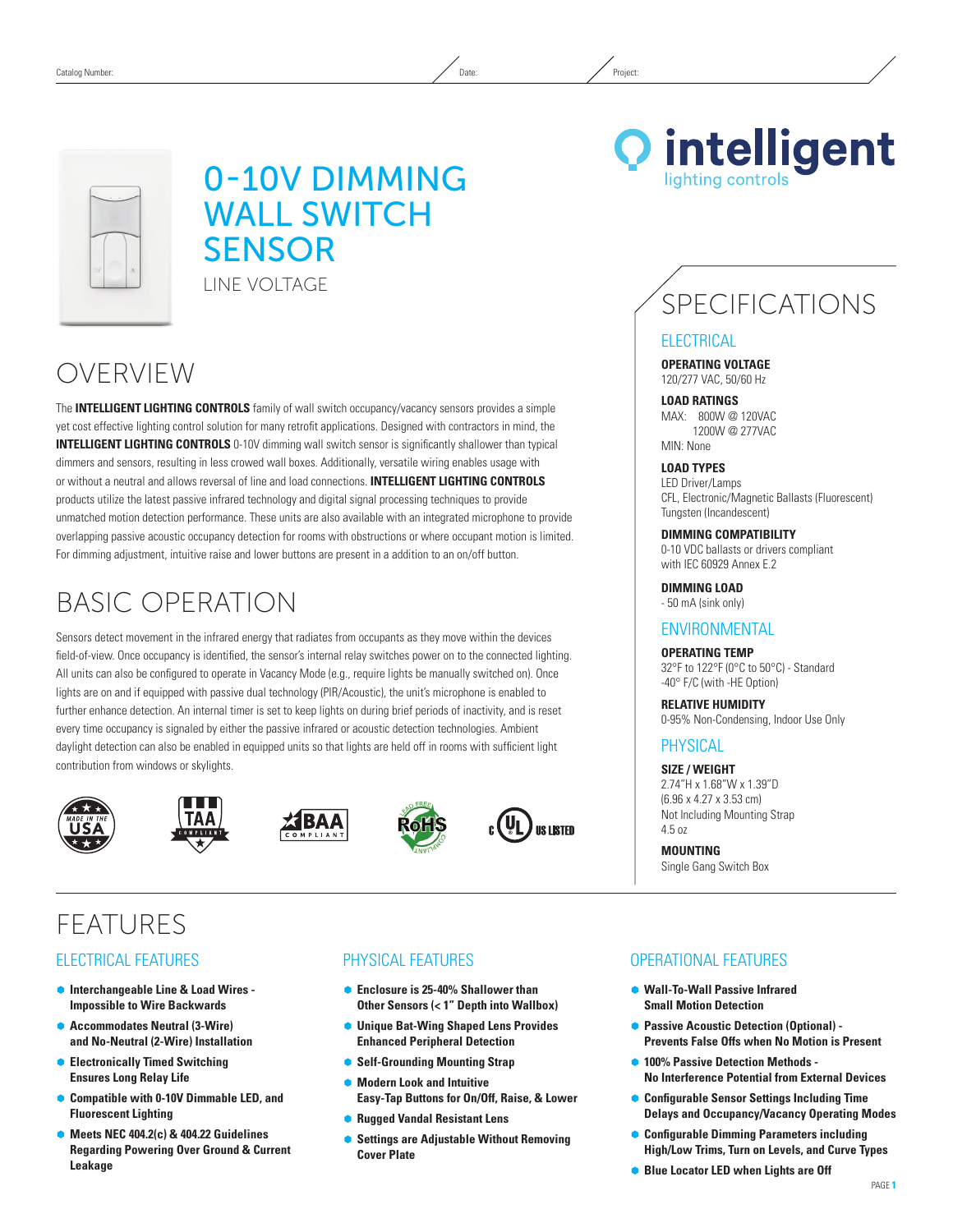## Coverage Patterns

- 30" to 48" (0.76 1.22 m) recommended mounting height
- $\bullet$  Wall to wall (~180 degree) coverage
- Small motion (e.g., hand movement) detection up to 20 ft (6.10 m),  $\sim$  625 ft<sup>2</sup>
- $\bullet$  Large motion (e.g., walking) detection greater than 36 ft (10.97 m), ~ 2025 ft<sup>2</sup>
- Overlapping acoustic detection of occupants over entire coverage area
- $\bullet$  Advanced signal processing filters out nuisance noises while not effecting overall sensitivity

## APPLICATIONS

A wall switch sensor is typically used to retrofit an existing wall switch in a small room or enclosed space. A Passive Infrared (PIR) only sensor is sufficient for spaces where line of site is maintained and occupants are periodically moving (e.g., copy rooms, storage rooms). Dual technology sensors are necessary where occupants may be partially blocked from the sensor's direct view or where they may be stationary (e.g., private offices or restrooms with stalls).





## ORDERING INFO SAMPLE MODEL # ILC-SWX-101-D-WH

|                                          | <b>PRODUCT</b>           |                                                                                          | <b>DETECTION</b>                                                                                                                                    |                      |                      | DEFAULT OPERATIONAL MODE                                        |       |   | <b>DIMMING</b>       |    | COLOR <sup>1</sup>                                                                                                                                           |                                        | <b>ADDITIONAL OPTIONS</b>                       |  |
|------------------------------------------|--------------------------|------------------------------------------------------------------------------------------|-----------------------------------------------------------------------------------------------------------------------------------------------------|----------------------|----------------------|-----------------------------------------------------------------|-------|---|----------------------|----|--------------------------------------------------------------------------------------------------------------------------------------------------------------|----------------------------------------|-------------------------------------------------|--|
| ILC-<br><b>SWX</b>                       | Wall<br>Switch<br>Sensor | $-1$                                                                                     | Passive Infrared (PIR)<br>Passive Infrared (PIR) + Daylight<br>Passive Dual Tech. (PIR/Acoustic)<br>Passive Dual Tech. (PIR/Acoustic) +<br>Daylight |                      | 0<br>G<br>3          | Auto On to 50% (Partial On)<br>Manual On (Vacancy) <sup>3</sup> |       | 3 | $0 - 10V$<br>Dimming | -D | White<br>Ivory<br>Lt. Almond<br>Grav<br>Black<br>Red                                                                                                         | -WH<br>-IV<br>-LA<br>-GY<br>-BK<br>-RD | None<br><b>Humid Environment</b><br>10 $Pack**$ |  |
| <b>ACCESSORY</b>                         |                          |                                                                                          |                                                                                                                                                     |                      | <b>COLOR</b>         |                                                                 |       |   |                      |    |                                                                                                                                                              |                                        |                                                 |  |
| <b>ILC-SWX-199</b><br>ILC-SWX-199-D-FACE |                          | White<br>Single Gang Wall Plate<br>Sensor Face Color Change Kit<br>Ivory<br>Light Almond |                                                                                                                                                     | - WH<br>- IV<br>- LA | Grav<br>Black<br>Red | - GY<br>- BK<br>- RD                                            | - J10 |   |                      |    | NOTE 1: WALLPLATE NOT INCLUDED<br>NOTE 2: THE CONTRACTOR PACK OPTION (-J10)<br>JOB SITE WASTE AND INVENTORY TIM<br>NOTE 3: DAYLIGHT FEATURES DISABLED IN VAC |                                        |                                                 |  |



### CODE COMPLIANCE

This wall switch sensor can be used to meet many requirements of ASHRAE 90.1, IECC, and Title 24.

- **Occupancy Operation: Auto On/Auto Off**
- Ã Vacancy Operation: Manual On/Auto Off
- **Partial On Operation:** 
	- Auto On to 50%
	- Users can raise or lower light level manually

**TITLE**<br>COMPLIANT

• Auto Off

**ASHRAE®** Standard 90.1

**TITLE**<br>Listen



#### Dimming Application TABLE

20

| <b>MODEL#</b>    |            | <b>DETECTION TYPE</b> | <b>DEFAULT OPERATING MODE 1.2</b> |                         |  |  |
|------------------|------------|-----------------------|-----------------------------------|-------------------------|--|--|
|                  | <b>PIR</b> | <b>ACOUSTIC</b>       | <b>NAME</b>                       | <b>DESCRIPTION</b>      |  |  |
| $IL$ C-SWX-101-D |            |                       | Partial On                        | Auto-On to 50%          |  |  |
| $IL$ C-SWX-103-D | ٠          |                       | Vacancy                           | Manual On to Last Level |  |  |
| $II C-SWX-111-D$ | ٠          |                       | Partial On                        | Auto-On to 50%          |  |  |
| $IL$ C-SWX-121-D | ٠          |                       | Partial On                        | Auto-On to 50%          |  |  |
| II C-SWX-123-D   | ۰          |                       | Vacancy                           | Manual On to Last Level |  |  |
| $IL$ C-SWX-131-D | ٠          |                       | Partial On                        | Auto-On to 50%          |  |  |

24

1. All modes are energy code compliant 2. Modes on all units are field configurable

|        | <b>DIMMING</b>       |    | COLOR <sup>1</sup>                                   |                                        | <b>ADDITIONAL OPTIONS</b>                     |                                 |  |
|--------|----------------------|----|------------------------------------------------------|----------------------------------------|-----------------------------------------------|---------------------------------|--|
| 1<br>3 | $0 - 10V$<br>Dimming | -D | White<br>Ivory<br>Lt. Almond<br>Gray<br>Black<br>Red | -WH<br>-IV<br>-LA<br>-GY<br>-BK<br>-RD | None<br><b>Humid Environment</b><br>10 Pack** | <b>Blank</b><br>- HE<br>$-$ J10 |  |

Note 1: Wallplate not included Note 2: The Contractor Pack option (-J10) reduces job site waste and inventory time

Note 3: Daylight Features Disabled IN VACANCY MODE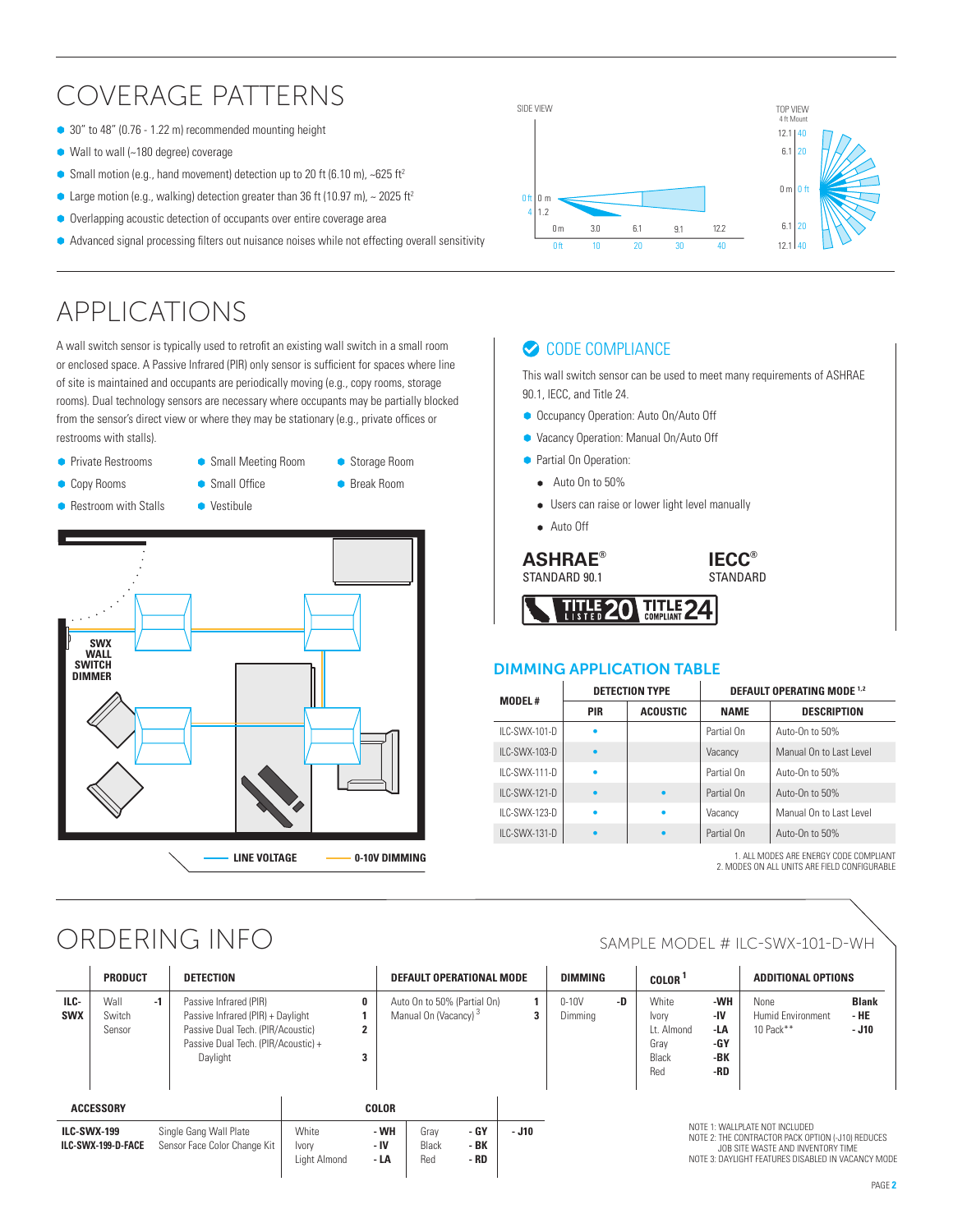## WIRING

- $\bullet$  Unit works both in installations where neutral connection is available as well as installations where only ground connection is present.
- **If no neutral is present, remove the white sleeve from the wire & connect the** now Green/Yellow wire to ground (see diagram below).
- The White wire (or Green/Yellow wire underneath the removable sleeve) MUST be connected to neutral (or Ground if sleeve is removed) for the unit to operate.
- $\bullet$  The all Green wire is just for safety.
- Never connect Violet or Pink (previously Gray) wire to line voltage.
- The unit's two black wires are interchangeable (e.g., one connects to line power, one connects to load).

#### **Neutral to Ground WIRE CONVERSION DETAIL**



### **Standard Wiring**



**NOTE: This product is UL listed and meets NEC 404.2(c) & 404.22 guidelines regarding powering over ground & current leakage. Powering over ground is permitted for replacement / retrofit only.**

#### WALL SWITCH SENSOR WALL SWITCH H**SENSOR** w/ DIMMING N BLK BLK **TRAVELERS**  $w$ HT $*$ **BLK BLK 0-10V DIMMING +** VIO NWHT **\*** PNK **0-10V DIMMING –**  $(\ )$ GRN **GRN** 0-10V DIMMABLE LOAD **NOTE: ALL WIRES CLASS 1 RATED \*** IF NO NEUTRAL PRESENT, REMOVE WHITE SLEEVE FROM WIRE & CONNECT REMAINING GREEN/YELLOW WIRE TO GROUND

## Two sensors in parallel

**3-Way Wiring**

- Only one sensor can be model with 0-10V Dimming
- Both sensors must time out for lights to turn off (or
- both buttons must be switched)
- Recommended for Automatic On (Occupancy) applications only